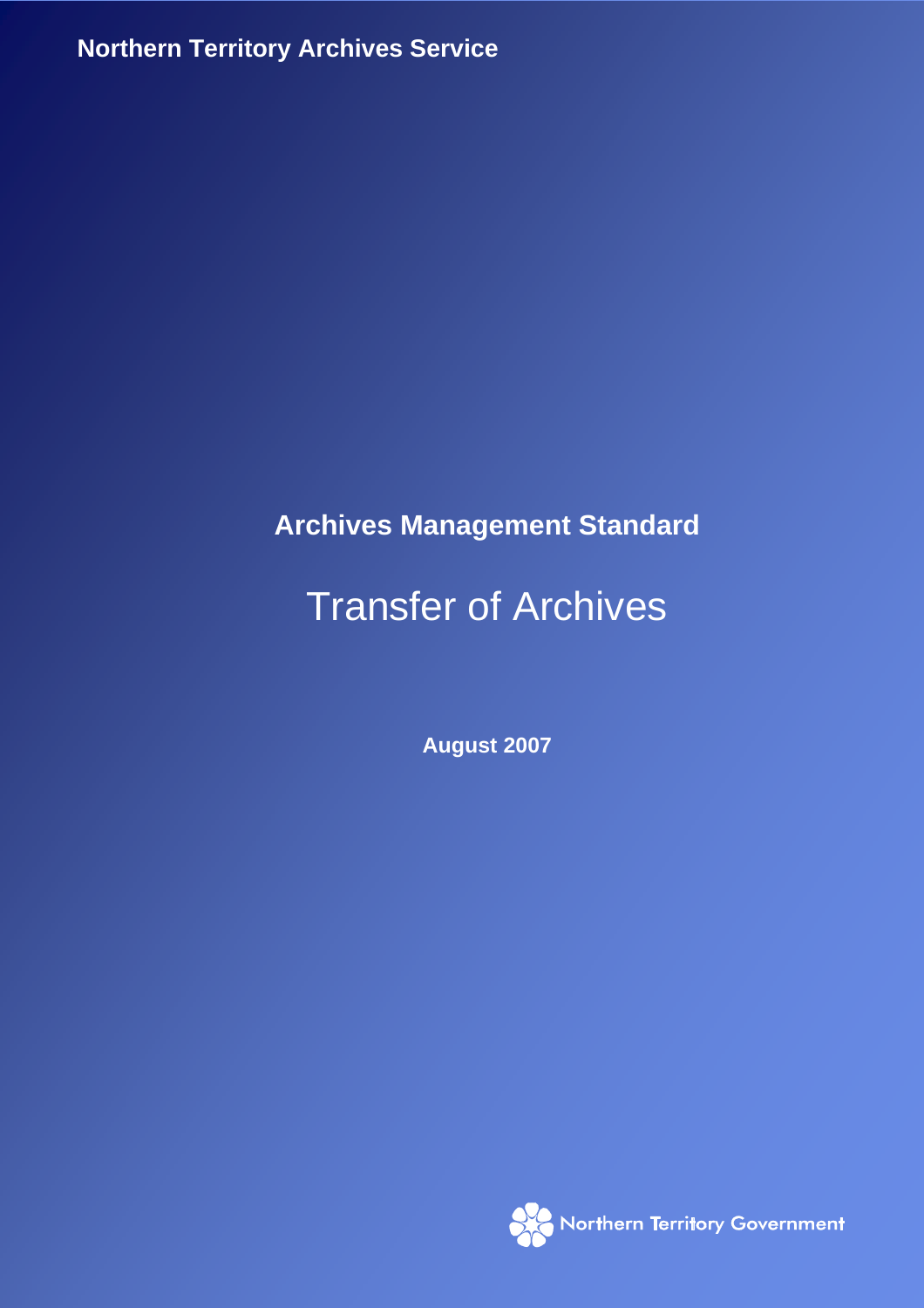For information and advice, please contact

NT Archives Service GPO Box 874 Darwin NT 0801

Telephone: (08) 8924 7677<br>Facsimile: (08) 8924 7660 Facsimile: (08) 8924 7660<br>Website: http://www.nt.go http://www.nt.gov.au/dcis/nta/

This Standard is issued in pursuance of Section 137 of the *Information Act*.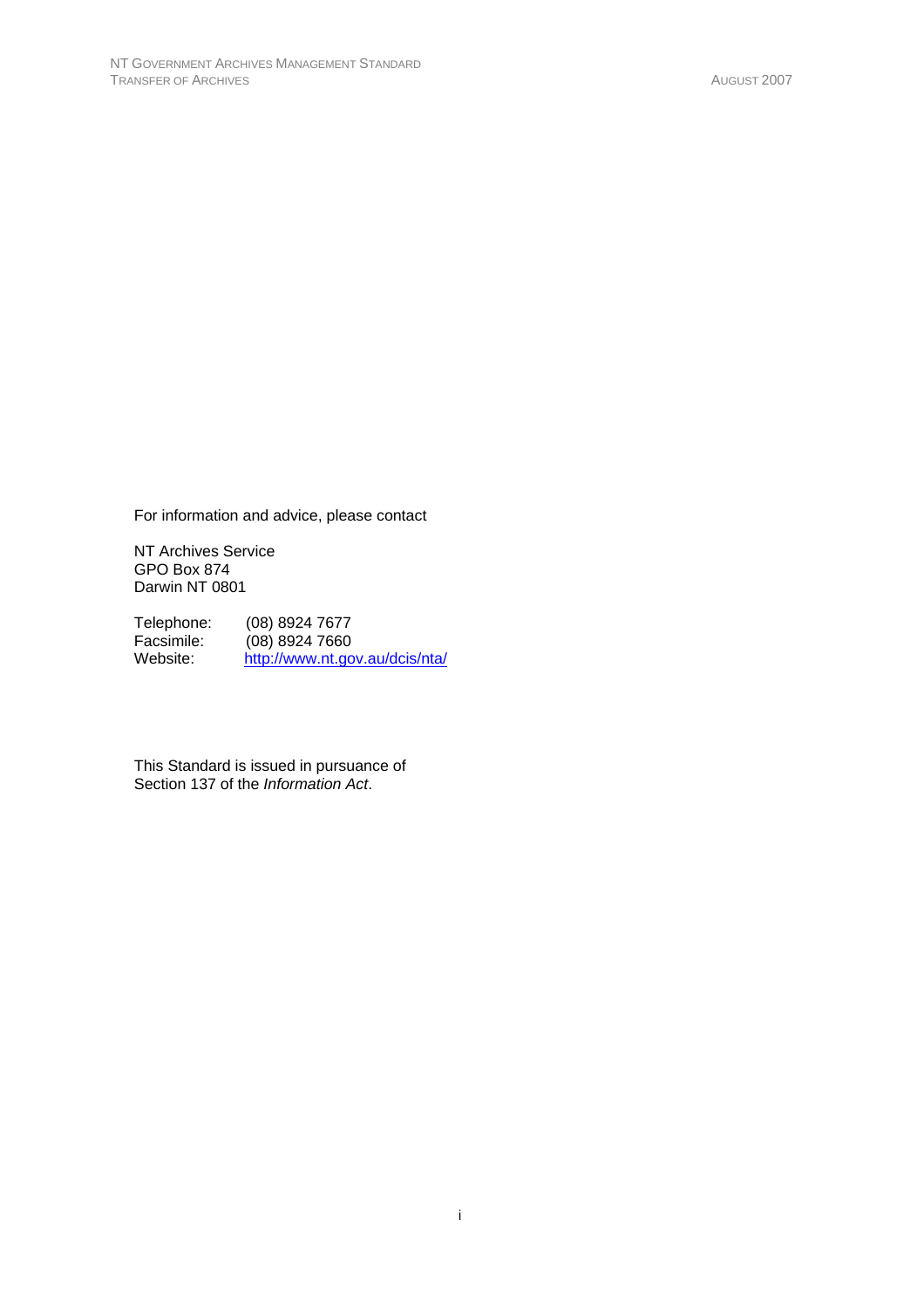## **TABLE OF CONTENTS**

| <b>Definitions</b>                                                                                                                          |                                                                                          |
|---------------------------------------------------------------------------------------------------------------------------------------------|------------------------------------------------------------------------------------------|
| <b>About This Standard</b>                                                                                                                  | 2                                                                                        |
| Purpose<br>Scope<br><b>Regulatory Framework</b><br><b>Related Documents</b><br>Responsibility<br>Authority<br>Acknowledgments<br>References | 2<br>2<br>$\overline{2}$<br>2<br>$\overline{2}$<br>$\overline{2}$<br>$\overline{2}$<br>3 |
| <b>Policy Statement</b>                                                                                                                     | 4                                                                                        |
| <b>Explanation</b>                                                                                                                          | 5                                                                                        |
| <b>Compliance Checklist</b>                                                                                                                 | 6                                                                                        |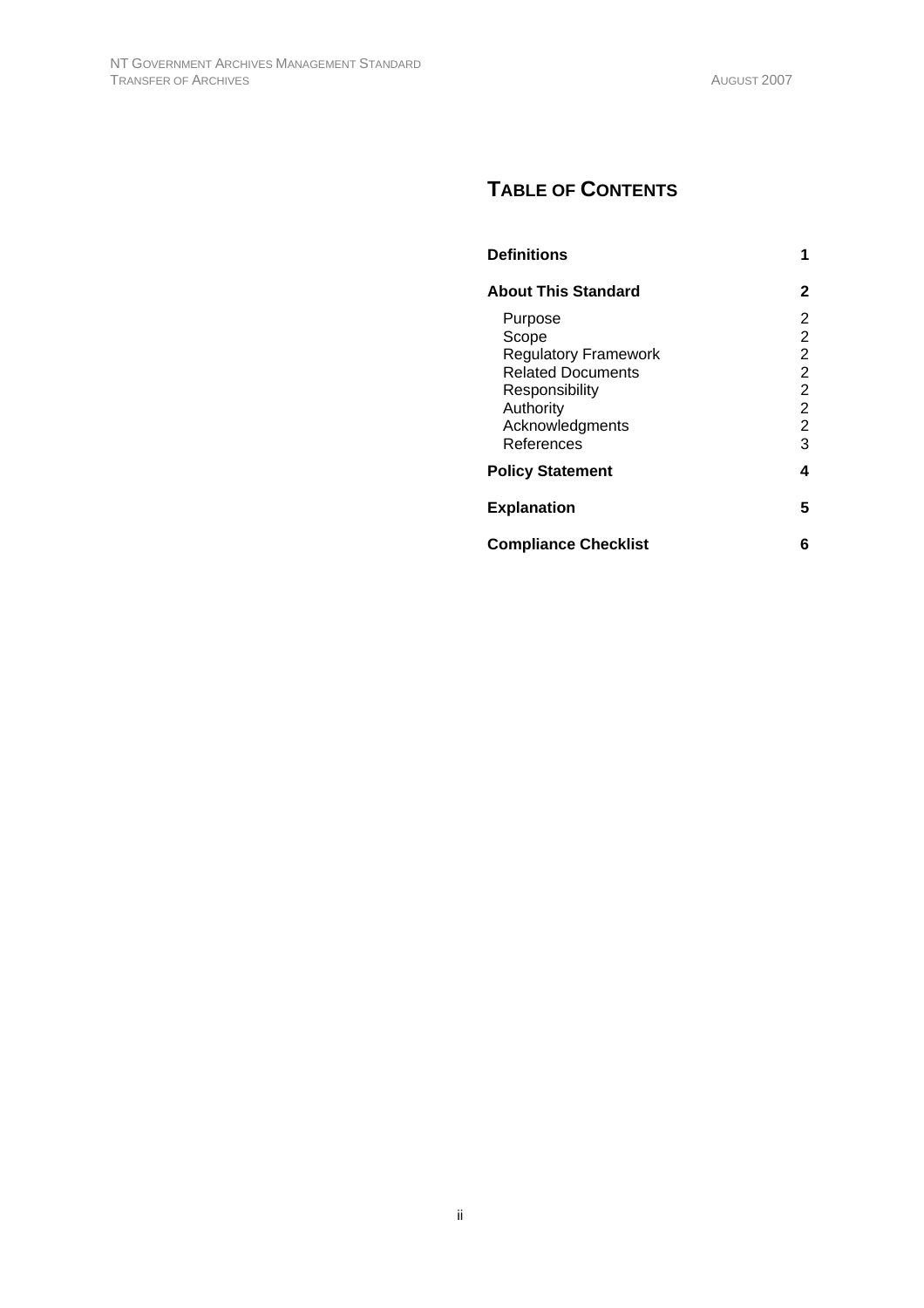### **DEFINITIONS**

| <b>Appraisal</b>                                 | The process of evaluating business activities to determine which records<br>need to be captured and how long the records need to be kept to meet<br>business needs, to maintain organisational accountability and<br>community expectations.                                                   |
|--------------------------------------------------|------------------------------------------------------------------------------------------------------------------------------------------------------------------------------------------------------------------------------------------------------------------------------------------------|
| <b>Archive</b>                                   | A record of permanent value that forms part of the Territory Archives. <sup>1</sup>                                                                                                                                                                                                            |
| <b>Disposal</b>                                  | A range of processes associated with implementing authorised decisions<br>about records retention, destruction, rearrangement, migration or<br>transfer of custody or ownership.                                                                                                               |
| <b>Disposal schedule</b>                         | A formal policy, authorised jointly by the Chief Executive of an NT<br>Government public sector organisation and the NT Archives Service,<br>that defines the temporary or permanent status, retention period and<br>consequent disposal actions authorised for classes of records.            |
| Open access period                               | The period during which the public can routinely access government<br>archives held in the custody of the NT Archives Service. The open<br>access period begins after the end of the restricted access period.                                                                                 |
| <b>Permanent records</b>                         | Records of permanent value which are in the custody of a public sector<br>organisation. When permanent records are transferred into the custody<br>of the NT Archives Service, they are considered an archive and form<br>part of the Territory Archives (see Archive and Territory Archives). |
| <b>Public sector organisation</b>                | An agency as defined in s.5 of the Information Act.                                                                                                                                                                                                                                            |
| Record                                           | Recorded information in any form (including data in a computer system)<br>that is required to be kept by a public sector organisation as evidence of<br>the activities or operations of the organisation, and includes part of a<br>record and a copy of a record.                             |
| <b>Responsible public sector</b><br>organisation | Public sector organisation (as defined above) that is responsible for the<br>function to which the record or archive relates.                                                                                                                                                                  |
| <b>Restricted access period</b>                  | The period during which decisions on access to government archives<br>held in the custody of the NT Archives Service are made by the public<br>sector organisation responsible for the archives (s.144 of the Information<br>$Act$ ).                                                          |
| <b>Series</b>                                    | Those records or archives having the same provenance which belong<br>together because:                                                                                                                                                                                                         |
|                                                  | they are part of a discernible filing system (alphabetical,<br>numerical, chronological, or a combination of these);                                                                                                                                                                           |
|                                                  | they have been kept together because they result from the same<br>activity, or                                                                                                                                                                                                                 |
|                                                  | they are of similar formats and relate to a particular function.                                                                                                                                                                                                                               |
|                                                  | A series may consist of only one item. <sup>2</sup>                                                                                                                                                                                                                                            |
| <b>Territory Archives</b>                        | Records held on behalf of the Territory by the archives service. <sup>3</sup>                                                                                                                                                                                                                  |

<sup>1</sup>. s. 4 *Information Act*<br><sup>2</sup>. Judith Ellis (ed.) *Keeping Archives 2<sup>nd</sup> Edition,* (Australian Society of Archivists and DW Thorpe, Melbourne 1993), p.479 3 . s. 4 *Information Act*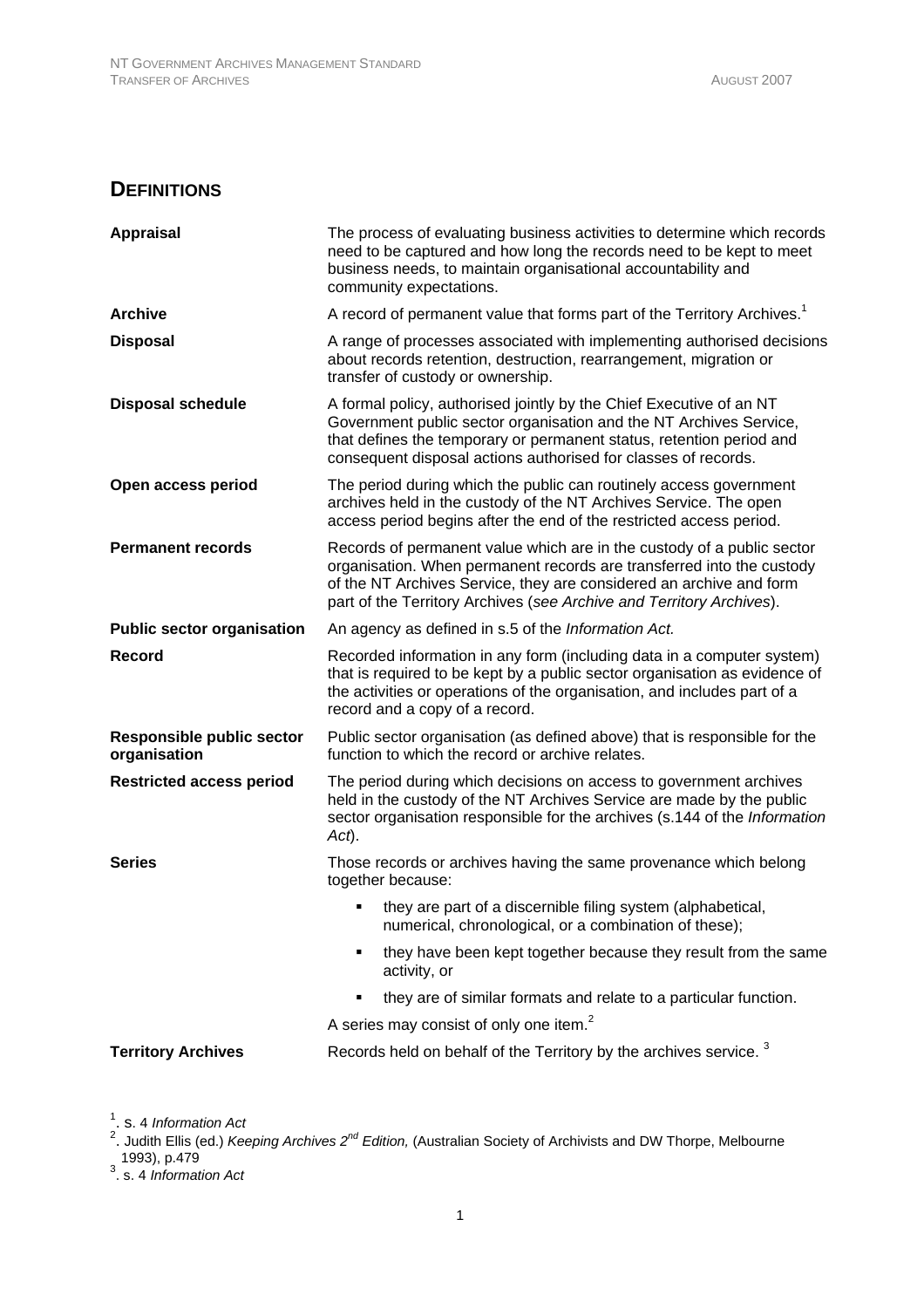## **ABOUT THIS STANDARD**

#### **Purpose**

The purpose of this standard, established in pursuance of the *Information Act*, is to define policies and compliance requirements for the transfer of archives from Northern Territory Government public sector organisations to the NT Archives Service.

This standard is intended to guide public sector organisations to comply with s.141 of the *Information Act* which provides for the management of archives.

#### **Scope**

Application of this standard is mandatory for all NT Government public sector organisations, including NT Government departments or agencies, NT Government statutory bodies, NT Government business divisions, NT Government owned corporations and NT local government authorities.

This standard applies to all NT Government records in all formats. However, specific requirements have yet to be prepared for electronic records and records in business systems.

#### **Regulatory Framework**

This standard complies with the provisions of the *Information Act*.

The NT Archives Service endorses the Australian Standard *AS ISO 15489: 2002— Records Management*.

#### **Related Documents**

This standard is to be read in conjunction with:

- ▶ the complete set of NT Government Archives Management Standards and Advices
- ▶ NT Government Records Management **Standards**
- policies and procedures of individual organisations.

#### **Responsibility**

The NT Archives Service is responsible for establishing this standard including the provision of advice and training, and for monitoring NT public sector organisation compliance.

Implementation of this standard is the responsibility of the Chief Executive Officer of each NT Government public sector organisation.

#### **Authority**

This standard was approved by the Minister for Corporate and Information Services on 1 August 2007 and is effective immediately.

This standard has been endorsed by the Information Commissioner.

#### **Acknowledgments**

The NT Archives Service acknowledges other government archives and records authorities which have had a significant influence on the establishment of the NT Government Archives Management Standards: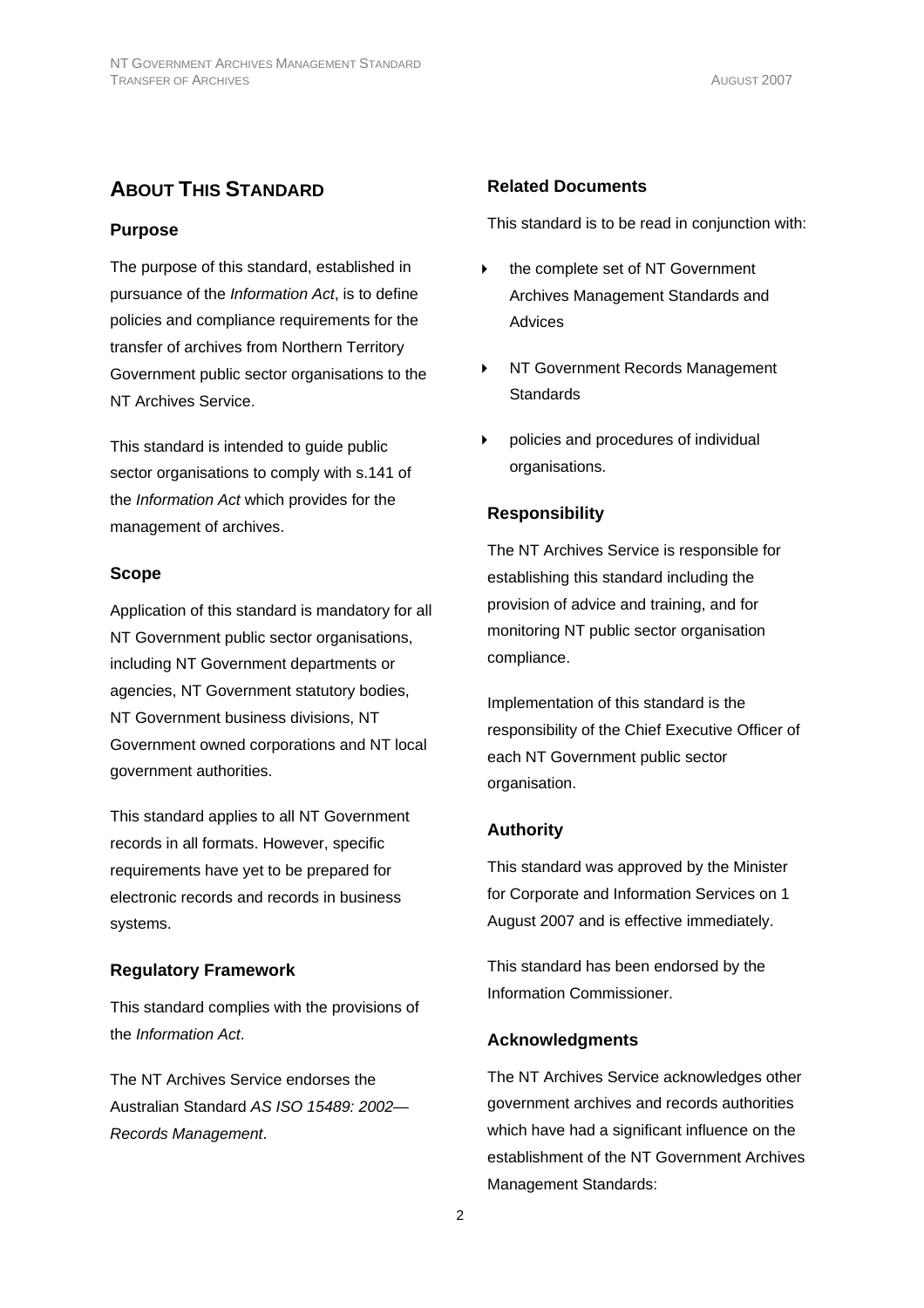- ▶ Archives New Zealand
- National Archives of Australia
- Public Record Office of Victoria
- ▶ State Records of New South Wales
- ▶ State Records Commission of Western Australia
- State Records of South Australia.

#### **References**

British Standards Institute – *BS 5454:2000 Recommendations for the storage and exhibition of archival documents*, London, 2000

National Archives of Australia (NAA) – *Archives Advices*

Standards Australia – *AS ISO 15489.1-2002 Records Management, Part 1 – General* 

Standards Australia – *AS ISO 15489.2-2002 Records Management, Part 2 – Guidelines* 

State Records Commission of WA – SRC Standard 5 Compulsory Transfer of Archives, Perth 2002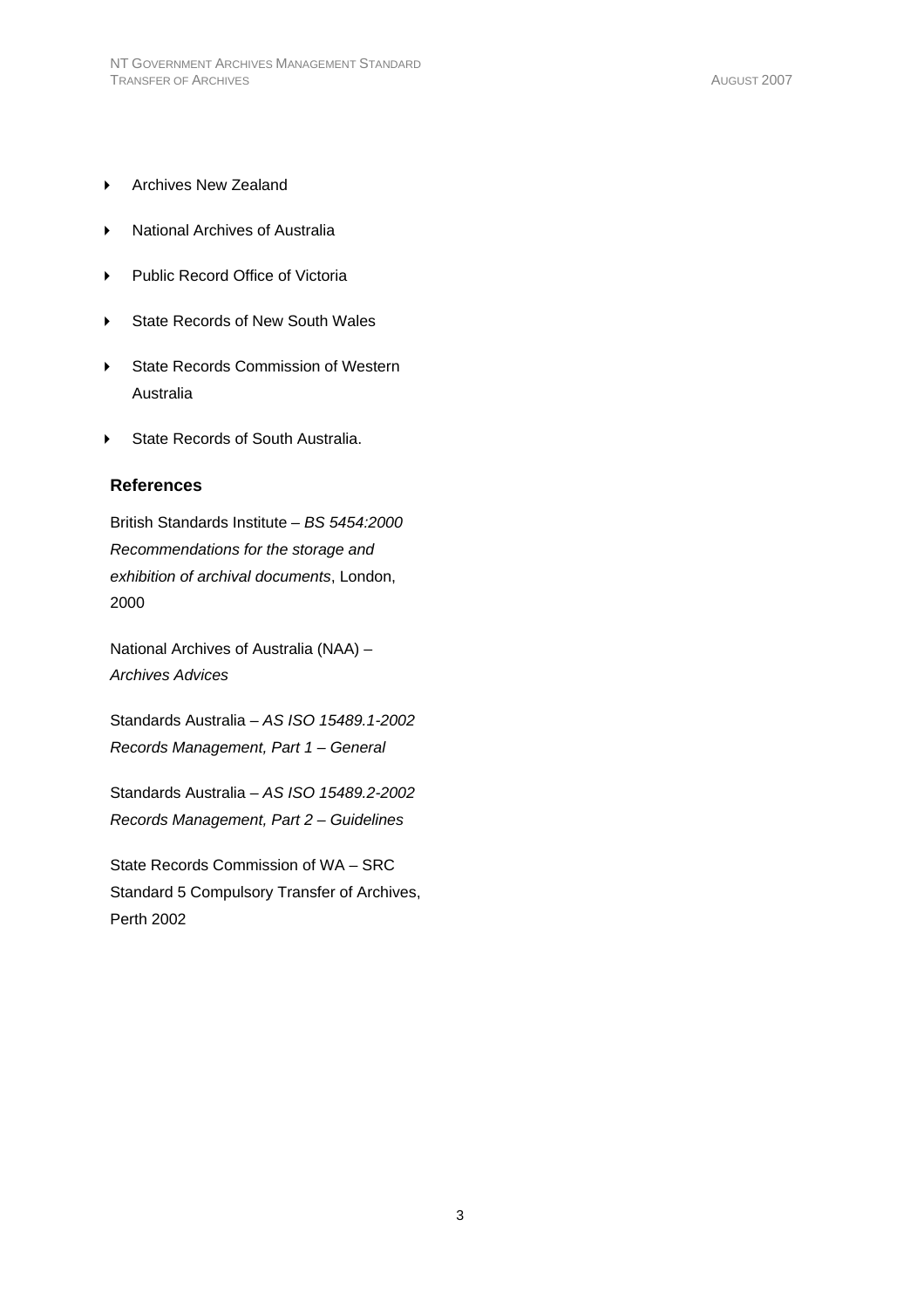## **POLICY STATEMENT**

Public sector organisations must manage their archives with care to ensure their preservation and accessibility for use by the responsible agency and eventual public access.

Archives are records that have permanent or continuing value for the organisation that created them and for the community.

Archives of public sector organisations are identified in authorised records disposal schedules that have been approved by the NT Archives Service and the responsible public sector organisation (see *NT Government Records Management Standard: Records Disposal*), and are therefore eligible for inclusion in the Territory Archives.

Disposal of records created prior to selfgovernment must be approved by NT Archives Service. Records disposal schedules may only be applied to records created by the Northern Territory Government, commencing from 1 July 1978 (See *Archives Management Standard: Disposal of Government Records Created Prior to 1 July 1978*).

A public sector organisation may transfer a record to the archives service for inclusion in the Territory Archives at any time but not later than 30 years after the record was created (unless an extension has been granted by the archives service).

Public sector organisations must follow the procedures for the preparation and physical transfer of archives set by the NT Archives

Service (see *Transfer Procedures for NT Government Records*).

Where a public sector organisation identifies archives over 30 years old that are required to be retained by the organisation in their original format, the organisation may apply to the NT Archives Service for an extension of the transfer period (see *Archives Management Standard: Exemption from Compulsory Transfer of Permanent Records to the NT Archives Service*).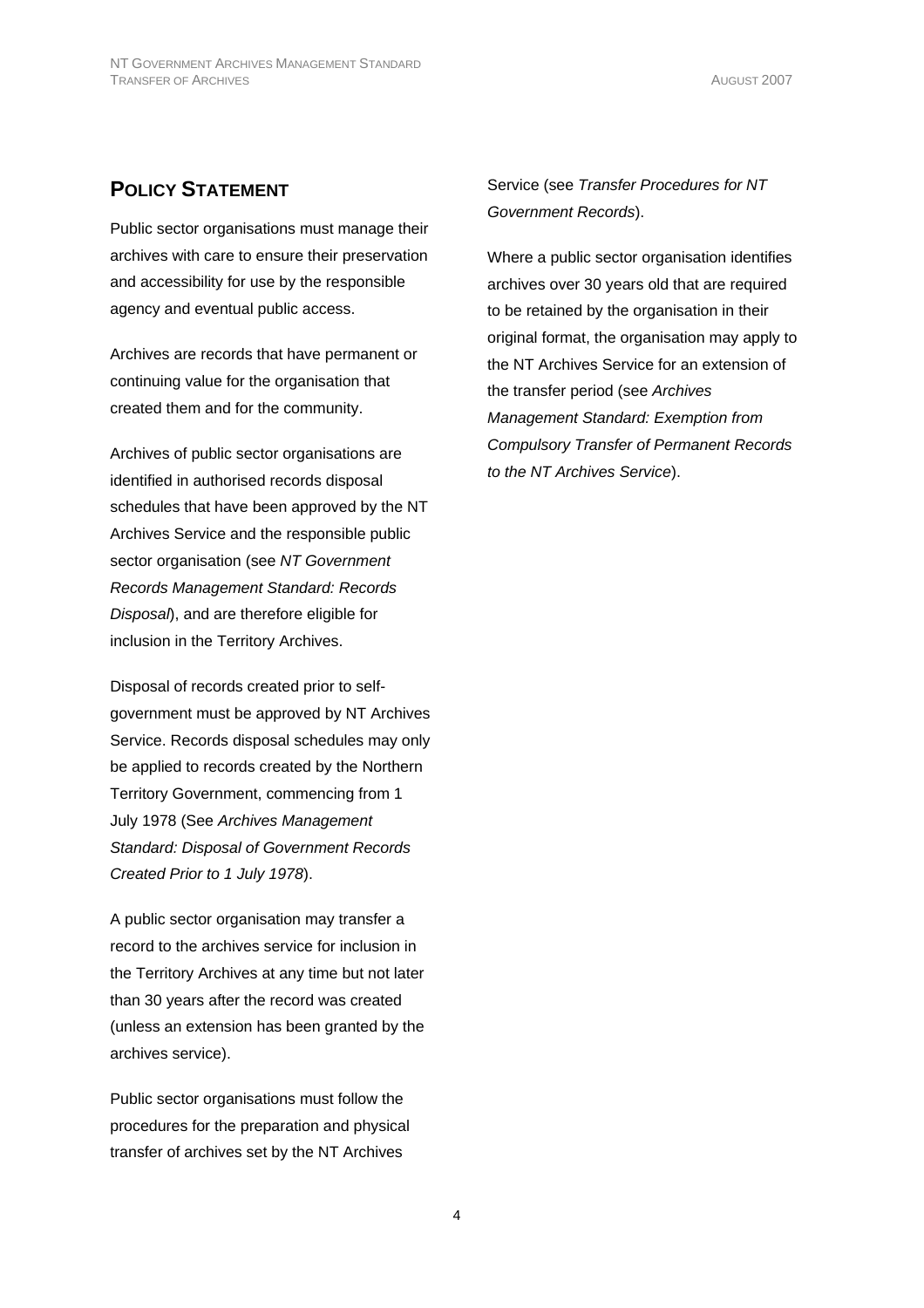## **EXPLANATION**

Archives are records of permanent value that have long term value as evidence of the activities of government. They have value for research by the general public and future generations beyond the immediate business needs of the public sector organisation that created them. These archives are stored and handled appropriately to ensure their preservation (in compliance with s.133 (1)(a) of the *Information Act*).

Public sector organisations will provide the best opportunity for preserving their archives if they apply basic principles, such as:

- use of good quality materials for creating the records (eg. archival paper)
- storage of archives in a stable, safe, secure location with the correct environmental conditions
- careful handling
- prohibiting consumption of food or drink while using archives.

When archives are identified in public sector organisations, the organisation must ensure that they are clearly identified to staff as archives, and handled with appropriate care while being used to carry out the business of the organisation.

In order to ensure their preservation, archives must be transferred to the custody of the NT Archives Service when they are no longer required for the conduct of business by their

responsible public sector organisation. This should not be later than 30 years after the record was created (unless an extension has been granted).

The NT Archives Service will provide the appropriate storage environment, security and disaster prevention strategy to ensure the preservation of archives and facilities for public access when appropriate.

Where archives are exempted from transfer to the NT Archives Service they remain of continuing value to the Territory and the community, and they should be managed as though they were part of the Territory Archives and remain subject to statutory access provisions (see *Archives Management Standard: Exemption from Compulsory Transfer of Permanent Records to the NT Archives Service*).